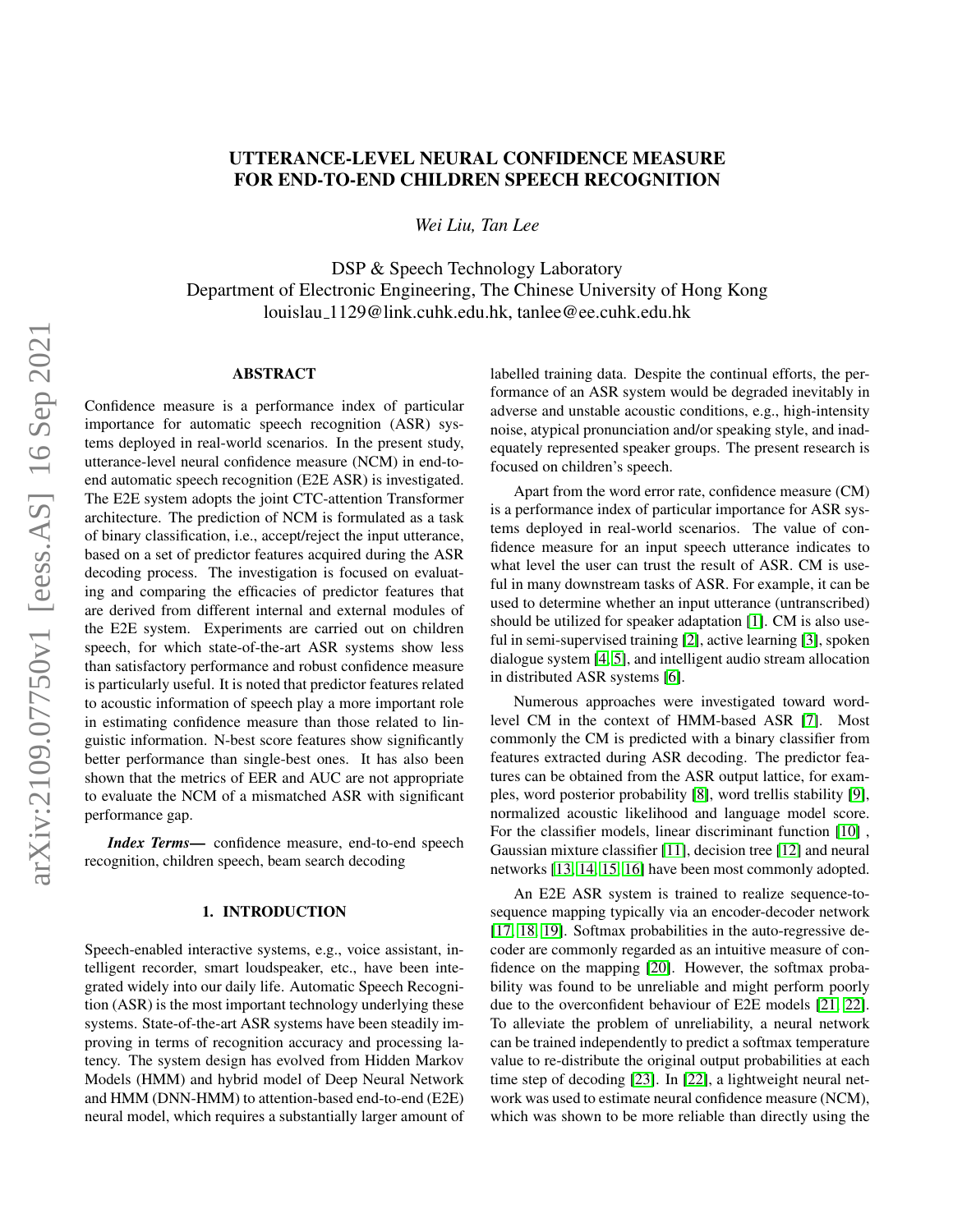

<span id="page-1-0"></span>Fig. 1. Neural confidence measure prediction in E2E ASR

softmax probability. In [\[6\]](#page-6-5), an NCM module was developed to predict utterance-level confidence measures in the context of small-footprint E2E ASR. With predictor features extracted from the encoder, the decoder and the attention blocks in the E2E system, the NCM significantly outperformed conventional word density confidence measure (WDCM) [\[24\]](#page-7-0) and beam-scatter weighted WDCM.

It is noted that the predictor features play a critical role in the design of robust NCM modules. In the present study we are focused to investigate predictor features that are discriminative to confidence measure and able to generalize well to other domains. Here being discriminative means that the predictor features are effective in differentiating erroneous ASR outputs from correct ones. The feature of "beam scores" as investigated in [\[6\]](#page-6-5) is extended. The efficacies of acoustic related and linguistic related score components are examined separately.

To our knowledge, this study is the first to explore utterance-level NCM in E2E ASR for children speech. Compared with adult speech, children speech is less studied and recently raises much research interests [\[25,](#page-7-1) [26\]](#page-7-2). ASR systems for children speech are more likely to generate the erroneous output, making confidence measure a more relevant issue than for adult speech. We also investigate the robustness of NCM to varying input speech conditions and the transferrability to another out-of-domain E2E adult ASR. In this paper, E2E ASR refers specifically to the *Transformer* based joint CTC-attention speech recognition system.

# 2. NEURAL CONFIDENCE MEASURE MODULE

As shown in Figure [1,](#page-1-0) the NCM module is built on top of a properly trained E2E ASR system. For each input utterance decoded by the ASR system, the NCM module generates a confidence score based on a set of predictor features acquired from the ASR decoding process. The confidence



<span id="page-1-1"></span>Fig. 2. Diagram of E2E speech recognition system

score is compared against a threshold to determine whether the decoded text should be accepted or rejected.

# 2.1. End-to-end speech recognition system

In this study, the E2E ASR system is based on an encoderdecoder model with the joint CTC-attention learning framework. As shown in Figure [2,](#page-1-1) the system consists of three components: a shared encoder, an attention decoder and a connectionist temporal classification (CTC) loss layer. An input sequence of acoustic features, denoted as  $X = [x_1, ..., x_T]$ , is encoded by the shared encoder into a hidden vector sequence  $H = [\mathbf{h}_1, ..., \mathbf{h}_{T'}]$ . The hidden sequence is then processed in parallel by the attention decoder and the CTC loss layer to generate a sequence of output tokens  $Y = [y_1, ..., y_U]$ . The three components are jointly optimized in training.

To take full advantages of both CTC and attention mechanisms, a multi-task learning (MTL) based loss function is used [\[18\]](#page-6-17),

$$
\mathcal{L}_{MTL} = \lambda \mathcal{L}_{CTC} + (1 - \lambda) \mathcal{L}_{Attention}, \tag{1}
$$

where  $\mathcal{L}_{CTC}$  denotes the CTC loss and  $\mathcal{L}_{Attention}$  denotes the attention loss. The value of  $\lambda$  is between 0.0 and 1.0. The CTC objective function acts as an auxiliary task to help speed up the alignment process at both training and decoding stages. The attention decoder relieves the limitation of conditional independence assumed in CTC.

# <span id="page-1-2"></span>2.2. Predictor features

Different network structures like feed forward network (FFN) [\[22,](#page-6-21) [23\]](#page-6-22), recurrent neural network (RNN) [\[14,](#page-6-13) [16\]](#page-6-15) and selfattention *Transformer* [\[6\]](#page-6-5) could be applied to realize the NCM module. In this study, a residual FFN with three hidden layers is adopted as the classification model. Our main focus is on selecting better predictor features.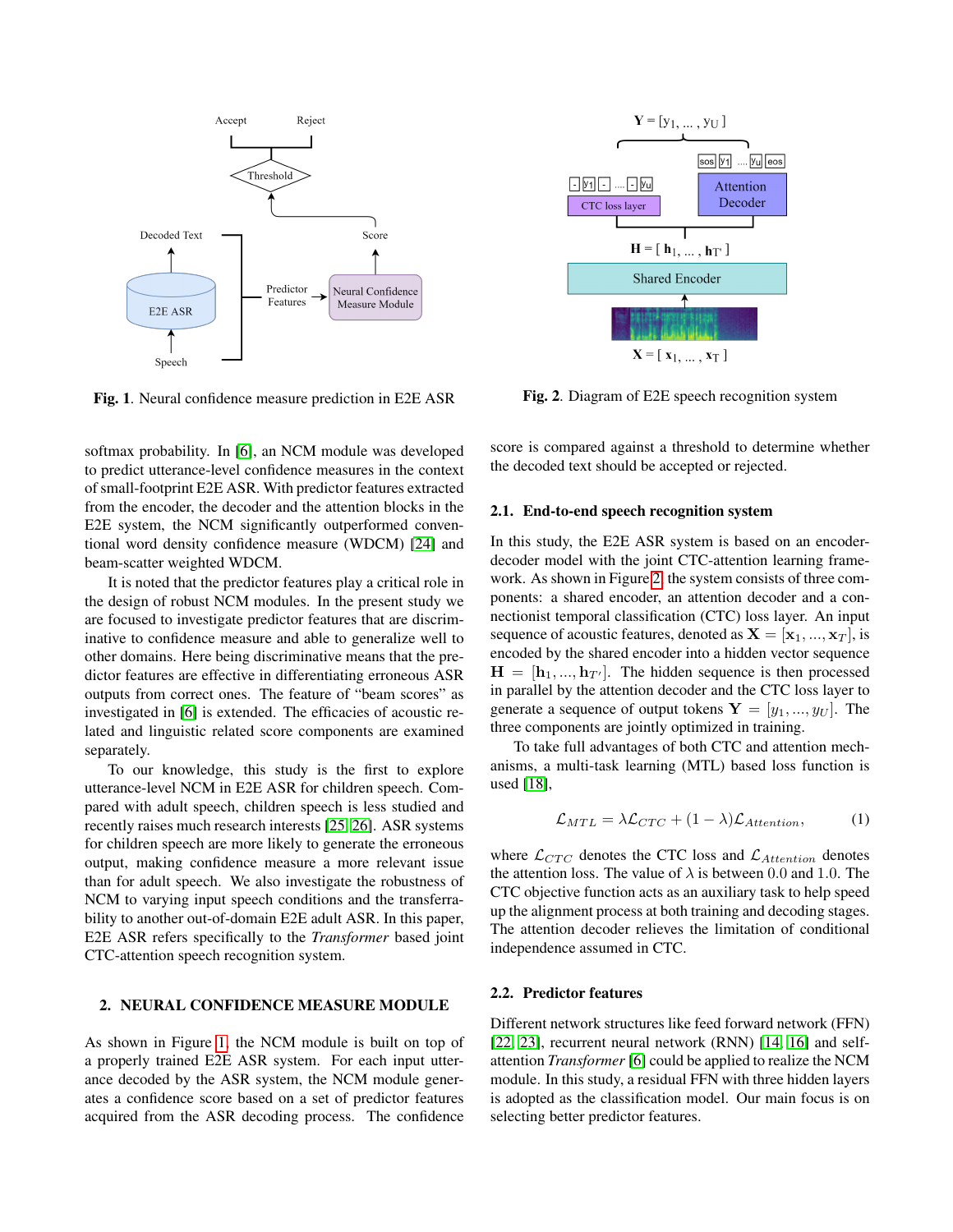Design of predictor features depends highly on the ASR decoding process. In our E2E ASR system, the beam search algorithm is adopted to perform one-pass decoding [\[27\]](#page-7-3), in which the decoder computes a score for each partial hypothesis. In practice, external language models, e.g., n-gram and RNN language model (rnnlm), are employed by shallow fusion in the decoding. The score given to a recognition hypothesis would be the weighted combination of four components, namely the CTC score  $\alpha_{ctc}$ , the attention score  $\alpha_{att}$ , the ngram score  $\alpha_{ngram}$  and the rnnlm score  $\alpha_{rnnlm}$ . They can be explained as the log probability to form the decoded token sequence from different information sources. The one with a higher score is more likely to be selected. Here, the term "token" refers to the decoded character at each time step. Each hypothesis is made up of a sequence of tokens. To speed up the search, only a limited number of partial hypotheses are retained at each time step according to the setting of  $beam\_size$ . An N-best list is generated at the end of decoding. The list includes N complete hypotheses with the highest scores. The best hypothesis  $\hat{Y}_{best}$  is the final output of ASR, i.e.,

$$
\hat{\mathbf{Y}}_{best} = \underset{\hat{\mathbf{Y}} \in \Omega}{\arg \max} \{ \lambda_1 \alpha_{ctc}(\hat{\mathbf{Y}}|\mathbf{X}) + \lambda_2 \alpha_{att}(\hat{\mathbf{Y}}|\mathbf{X}) + \lambda_3 \alpha_{ngram}(\hat{\mathbf{Y}}) + \lambda_4 \alpha_{rnnlm}(\hat{\mathbf{Y}}) \},
$$
\n(2)

where  $\Omega$  denotes a set of complete hypotheses,  $\lambda_i$  are the component weights in the range of [0, 1], satisfying  $\lambda_1 + \lambda_2 =$ 1 and  $\lambda_3 + \lambda_4 = 1$ . Specifically,  $\alpha_{ctc}(\hat{\mathbf{Y}}|\mathbf{X})$  and  $\alpha_{att}(\hat{\mathbf{Y}}|\mathbf{X})$ refer to the negative CTC loss and attention loss respectively.

Intuitively, all of the four component scores are potentially contributive to estimating the confidence score. Note that the normalized score will be used to avoid the influence of various utterance length. Generally speech recognition models tend to assign extreme score value for the best hypothesis, which may adversely influence the classification judgment. The top- $n$  best hypotheses' likelihoods could be utilized to produce a more robust confidence score. In the best hypothesis, apart from a list of utterance-level scores, more information from score distribution over the whole vocabulary can be utilized at each decoder time step. Due to the very large ASR vocabulary size and *beam\_size* limitation in the beam search decoding, only top- $K$  score logits are kept to compute the softmax probability distribution and the average token entropy. In previous works [\[6,](#page-6-5) [23\]](#page-6-22), internal neural features of E2E ASR were studied. Embedding features extracted at the last layers of the encoder and the decoder were shown useful for confidence score estimation, given that they contain rich acoustic and linguistic information respectively. Token duration feature was also suggested based on the observation that tokens with short duration are prone to recognition errors. Table [1](#page-2-0) lists the above predictor features, which are investigated in the following experiments.

<span id="page-2-0"></span>Table 1. Basic predictor features derived from E2E ASR decoding process for NCM.

| Predictor feature      | Feature form | Notation         |  |
|------------------------|--------------|------------------|--|
| CTC score              |              | $\alpha_{ctc}$   |  |
| attention score        |              | $\alpha_{att}$   |  |
| ngram score            | scalar       | $\alpha_{ngram}$ |  |
| rnnlm score            |              | $\alpha_{rnnlm}$ |  |
| average token duration |              | $avg\_dur$       |  |
| average token entropy  |              | ent              |  |
| $top-n$ best scores    | vector       | nbest score      |  |
| encoder embedding      | vector       | $\emph{encfeat}$ |  |
| decoder embedding      |              | $\det$           |  |
| $top-K$ score logits   | sequence     | $nvocab\_scores$ |  |

<span id="page-2-1"></span>Table 2. Speech data sets used in the experiments on NCM

|       | Data set           | Hours | CER% | SER% |
|-------|--------------------|-------|------|------|
| Train | dev                |       | 22.0 | 66.4 |
| Eval  | test               | 6     | 20.1 | 63.9 |
|       | eval child read    | 10    | 9.1  | 41.1 |
|       | eval child convers | 10    | 35.3 | 87.6 |
|       | test adult 1w      | 10    | 26.1 | 84.5 |

# 3. EXPERIMENTAL SETUP

# 3.1. Data sets

The dataset used in the experiments on NCM are from the 2021 SLT Children Speech Recognition Challenge (CSRC) [\[28\]](#page-7-4). The CSRC provided both adult and children speech data, each part being divided into training, validation (denoted as *dev*) and test (denoted as *test*) [\[29\]](#page-7-5). Additional evaluation sets released by the CSRC, namely the children read speech (*eval child read*) and children conversational speech (*eval child convers*) are also used in this study. The NCM module is trained on the *dev* part of children speech in the CSRC dataset. Other parts of children speech, i.e., *test*, *eval child read* and *eval child convers*, as well as the adult test speech, i.e., *test adult 1w*, are used for NCM evaluation. *test adult 1w* is part of the original adult test set, which contains 10, 000 utterances. Table [2](#page-2-1) gives a summary of the above data sets. For each of them, the decoding accuracy produced by the  $ASR_{child}$  system is given in terms of character error rate (CER) and sentence error rate (SER).  $ASR_{child}$  is an E2E ASR system trained for children speech as described in the next section.

# 3.2. End-to-end ASR system for children speech

Utterance-level NCM is evaluated with an E2E ASR system, which is trained to generate Chinese characters from Man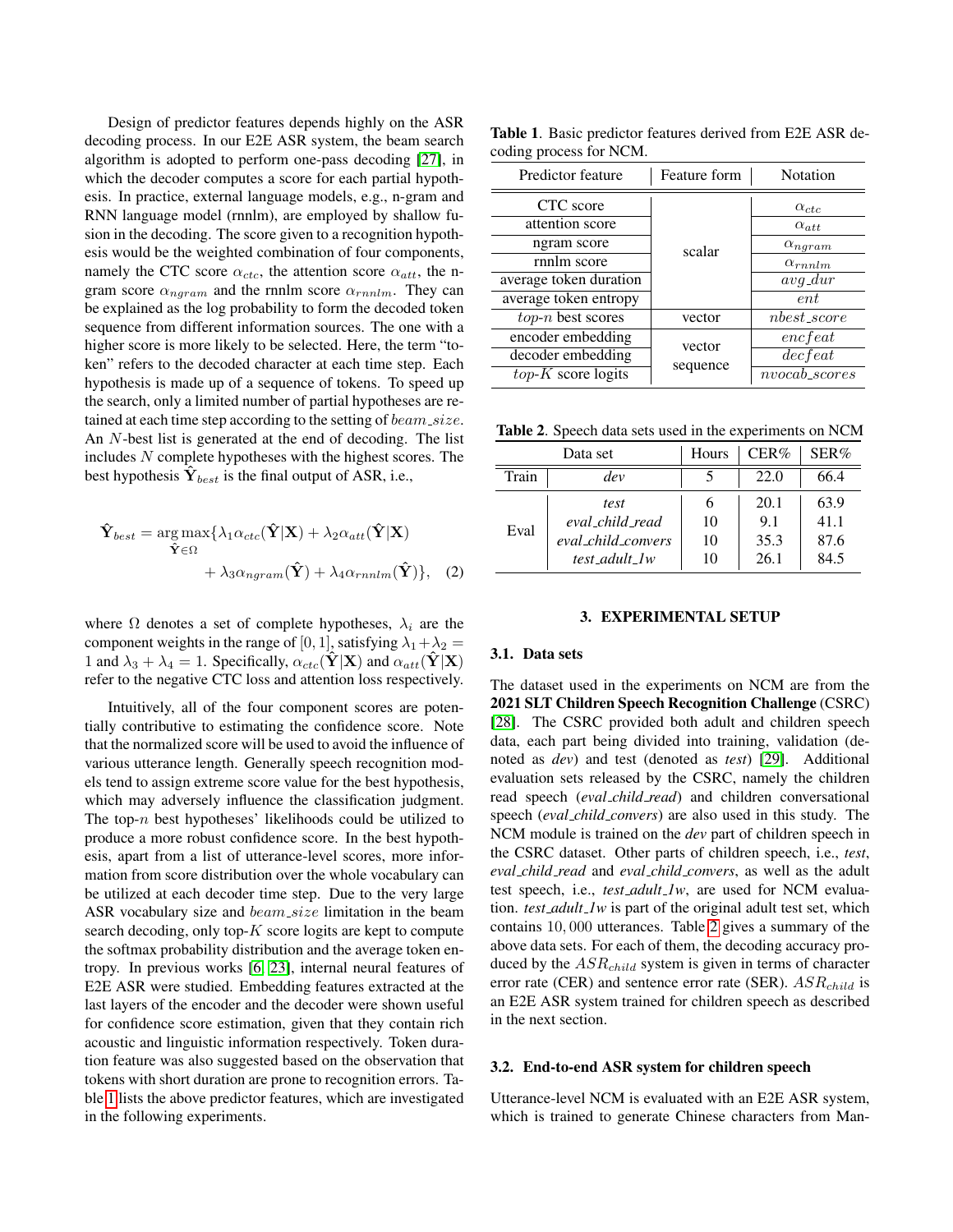darin speech [\[29\]](#page-7-5). Input features of the ASR system comprise 80-dimension filter-bank features and 3 pitch features. Both the shared encoder and the attention decoder adopt the self-attention *Transformer* structure [\[30\]](#page-7-6). There are two different versions of E2E models involved in the following experiments. The system  $ASR_{adult}$  is trained only on the adult read speech, i.e., the training set of the CSRC adult speech. The system  $ASR_{child}$  is then fine-tuned with children speech in both read and conversational speaking styles, i.e., the training set of the CSRC children speech.

## 3.3. Evaluation metric

The prediction of NCM is performed as a binary classification task. Thus the Equal Error Rate (EER) and the area under the ROC curve (AUC) are adopted for performance evaluation. These metrics have been commonly used in previous studies on confidence measures. EER refers to the error rate achieved with the operating threshold at which the false acceptance and false rejection rates are equal. AUC measures the average classification performance over the full range of operating threshold. Perfect performance is attained when the EER is equal to 0 or the AUC is equal to 1.

#### 3.4. Loss function for NCM module training

The training labels for NCM module training are determined as follows. If the ASR decoding result on a test utterance perfectly matches with its ground-truth transcription, the label for the NCM classifier is set to 1; otherwise it is set to 0. For the binary classification problem, the binary cross-entropy (BCE) loss is regarded as the default choice. Our preliminary experiment showed that, however, to obtain a stable operating threshold (for determining the EER), which is approximately equal to 0.5 across different datasets, the weighted focal loss [\[31\]](#page-7-7) could be a better choice since it not only handles the class imbalance issue, e.g., SER of 66.4% on *dev* means that 33.6% of the utterances have the label of 1, but also pays more attention to hard samples. In the present study, the weighted focal loss is adopted as the loss function for NCM module training.

## 4. RESULTS AND ANALYSIS

# 4.1. Utterance-level scores

The results of utterance-level NCM prediction with scores from the top-1 hypothesis are shown as in Table [3.](#page-3-0) The performance with the four component scores described in Section [2.2](#page-1-2) are compared. The best performance was achieved by using the attention score, with the EER of 0.2227 and AUC of 0.8477. The two language models' scores are clearly inferior to the CTC and attention scores. This suggests that acoustic information is more pertinent to estimating the confidence score, and linguistic information alone is not sufficient. As shown in Table [3,](#page-3-0) the weighted sum score  $\alpha_{weighted}$  which

<span id="page-3-0"></span>Table 3. NCM Results of set of utterance-level scores of the best hypothesis on the *test* set.  $\alpha_{weighted}$  denotes the weighted sum of the above four component scores.  $(\alpha_{weighted} = 0.5\alpha_{ctc} + 0.5\alpha_{att} + 0.8\alpha_{ngram} + 0.2\alpha_{rnnlm})$ 

| Predictor feature   | EER    | threshold | AUC    |
|---------------------|--------|-----------|--------|
| $\alpha_{ctc}$      | 0.2445 | 0.4848    | 0.8353 |
| $\alpha_{att}$      | 0.2227 | 0.4848    | 0.8477 |
| $\alpha_{ngram}$    | 0.3847 | 0.5152    | 0.6560 |
| $\alpha_{rnnlm}$    | 0.4440 | 0.5152    | 0.5777 |
| $\alpha_{weighted}$ | 0.2852 | 0.5051    | 0.7842 |



<span id="page-3-1"></span>Fig. 3. The performance of *nbest\_score* features in terms of EER on the *test* set.

takes direct effect in ASR decoding performs not well (EER: 0.2852; AUC: 0.7842) in comparison with  $\alpha_{ctc}$  and  $\alpha_{att}$ .

#### 4.2. NCM based on n-best scores

The experimental results with *nbest\_score* features are shown by the plots of EER in Figure [3.](#page-3-1) By incorporating multiple hypotheses (1*best\_score* to 10*best\_score*) into the predictor features, the NCM tends to perform better. Using the 3best weighted score achieves the best EER of 0.1934, which significantly surpasses the 1best weighted score by 0.0918. It suggests that *nbest\_score* feature can capture more discriminative pattern to help classification. Particularly, the weighted score outperforms the attention score when it comes to *nbest* cases. The 10best  $\alpha_{weighted}$  is considered the most preferred feature since it can achieve similar value of EER (0.1946 vs. 0.1934) to the 3best one and higher AUC (0.8901 vs. 0.8829).

#### 4.3. Other predictor features and variants

It is worth noting that the component weights  $\lambda_i$  can be adjusted automatically. They are treated as learnable parameters jointly optimized in the model training (denoted as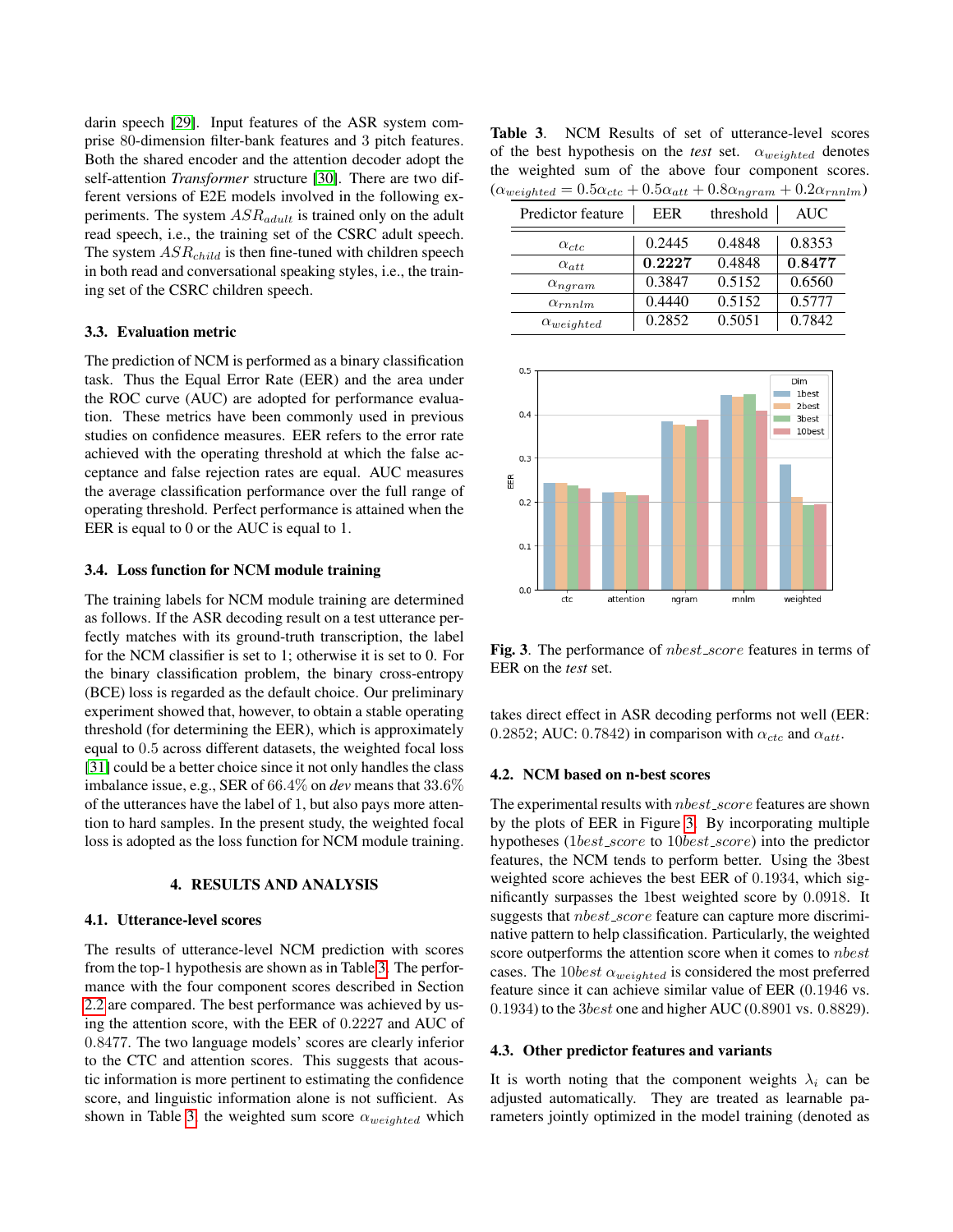<span id="page-4-0"></span>**Table 4.** NCM Results of *nbest\_score*, *encfeat*, *decfeat*, avg dur, top-K score logits and their variants on the *test* set. The *learn\_weighted* subscript represents the component weight  $\lambda_i$  is jointly learnable via network, the prefix  $Ada$  denotes the weight is adaptively adjusted based on the component score. In the rows of  $top-K$  score logits, w. temp means the score logits is scaled by a learnable temperature value,  $w.$  Adatemp means that the temperature value is adaptively adjusted according to the *decfeat* at each decoder time step via an independent neural network. *prob\_seq* denotes a sequence of softmax probability distributions of score logits and ava prob vec represents the averaged vector.

|                   | Predictor feature                       | EER    | <b>AUC</b> |  |
|-------------------|-----------------------------------------|--------|------------|--|
| 1 <sub>best</sub> | $\alpha_{weighted}$                     | 0.2852 | 0.7842     |  |
| score             | $\alpha$ learn_weighted                 | 0.2141 | 0.8570     |  |
|                   | $Ada \ \alpha_{learn-weighted}$         | 0.2152 | 0.8607     |  |
| 10best            | $\alpha_{weighted}$                     | 0.1946 | 0.8901     |  |
|                   | $\alpha_{learn\_weighted}$              | 0.1929 | 0.8917     |  |
| score             | $Ada \ \alpha_{learn\_weighted}$        | 0.1868 | 0.8950     |  |
|                   | encfeat; $dim: [T', 256]$               | 0.2647 | 0.8150     |  |
|                   | $\overline{decfeat}; \ \dim : [U, 256]$ | 0.2459 | 0.8333     |  |
|                   | $avg\_dur$                              | 0.4499 | 0.5668     |  |
| $top-1000$        | ent                                     | 0.3730 | 0.6810     |  |
| score             | ent w. temp                             | 0.2894 | 0.7802     |  |
| logits            | ent w. Adatemp                          | 0.2300 | 0.8519     |  |
| $top-100$         | ent                                     | 0.3097 | 0.7508     |  |
| score             | ent w. temp                             | 0.2803 | 0.7940     |  |
| logits            | ent w. Adatemp                          | 0.2192 | 0.8616     |  |
|                   | ent                                     | 0.2777 | 0.7941     |  |
|                   | ent w. temp                             | 0.2681 | 0.8093     |  |
| $top-20$          | ent w. Adatemp                          | 0.2126 | 0.8662     |  |
| score             | avg prob vec                            | 0.2342 | 0.8497     |  |
| logits            | avg prob vec w. Adatemp                 | 0.2194 | 0.8660     |  |
|                   | $prob\_seq$                             | 0.2089 | 0.8771     |  |
|                   | $prob\_seq w.$ Adatemp                  | 0.2097 | 0.8751     |  |

 $learn-weighted$  subscript), either in fixed ( $\alpha_{learn\_weighted}$ ) or adaptive way (Ada  $\alpha_{learn\_weighted}$ , the prefix Ada denotes the weight is adaptively adjusted based on the component score), as illustrated in the first block of Table [4.](#page-4-0) A large performance gain (EER:  $0.2852 \rightarrow 0.2152$ ) can be attained in the case of  $1best\_score$ , suggesting that balancing the component scores helps a lot. The lowest EER 0.1868 and the highest AUC 0.8950 are achieved with the 10best Ada  $\alpha_{learn\_weighted}$  feature.

In the middle part of Table [4,](#page-4-0) the effect of embedding features *encfeat* and *decfeat* are compared. The decoder embedding slightly outperforms the encoder one. As a matter of fact, the attention decoder has already attended to the encoder embedding. Yet both of the embeddings are prone to overfit. The  $avg\_dur$  is represented by the length ratio  $(T'/U)$  of encfeat and decfeat. It does not provide any discriminative information for confidence measure.

The lowest part of Table [4](#page-4-0) shows the performance of a few feature variants related to the  $top-K$  score logits at each time step of decoding for the best hypothesis. The entropy measures the confidence of assigning the maximum index of a softmax probability distribution as the decoding output. That is, the recognition result would be highly uncertain if a distribution is close to a uniform distribution. The average entropy (ent) of token distribution is expected to reflect the confidence of an output hypothesis. We experiment with  $K = 1000, 100, 20$ . It is noted that the entropy with smaller value of  $K$ , i.e., less  $top-K$  score logits, consistently outperforms that with larger K. Here,  $K = 20$  is exactly equal to the setting of beam size. Furthermore, the score logits can be multiplied with a constant temperature value (denoted as w. temp), which is determined by jointly optimizing the NCM module, in order to sharpen or smooth its distribution. Inspired by technique used in [\[23\]](#page-6-22), we can train an additional neural network to predict a dynamic softmax temperature that takes different values at different decoder time steps (denoted as w. Adatemp). Input to this predictive network is the decoder embedding decfeat, which contains both acoustic and linguistic information related to the corresponding time step. It can be observed that ent w. Adatemp always performs better than *ent w. temp* across different settings of  $K$ , and both two temperature scaling approaches consistently outperform the vanilla entropy feature. Within the top-20 score logits, the ent w. Adatemp achieves a comparable performance (EER: 0.2126 vs. 0.2089; AUC: 0.8662 vs. 0.8771) with the prob seq, though the entropy-based feature is a scalar.

# 4.4. Fusion of predictor features and robustness test

As shown in the top of Table [5,](#page-5-0) fusion of different predictor features is evaluated on the *test* set of children speech. Generally speaking, fusion of multiple features is beneficial and gives better performance than using them individually. The fusion of 10best Ada  $\alpha_{learn, weighted}$  and top-20 ent w. Adatemp features achieve the best NCM quality (EER: 0.1817; AUC: 0.9013), which is exactly the two most potential features observed from the Table [4.](#page-4-0)

The robustness of NCM is investigated in three different speech domains, namely children read speech, children conversational speech and adult read speech (Table [2\)](#page-2-1). The results are reported as in Table [5.](#page-5-0) It can be observed that in general the performance of NCMs is slightly better on *eval child convers* set than *test* set, yet make a EER/AUC degradation about 0.2 on *eval child read* set. A large performance gain is attained when being applied on adult speech, which is unexpected. As can be seen, NCM tends to perform better on data sets that have higher sentence error rates (SER). This is probably due to that a high SER (e.g., larger than 65%) leads to imbalance distribution of erroneous transcription and correct transcription. This imbalance causes low EER since it becomes easier to separate the two classes.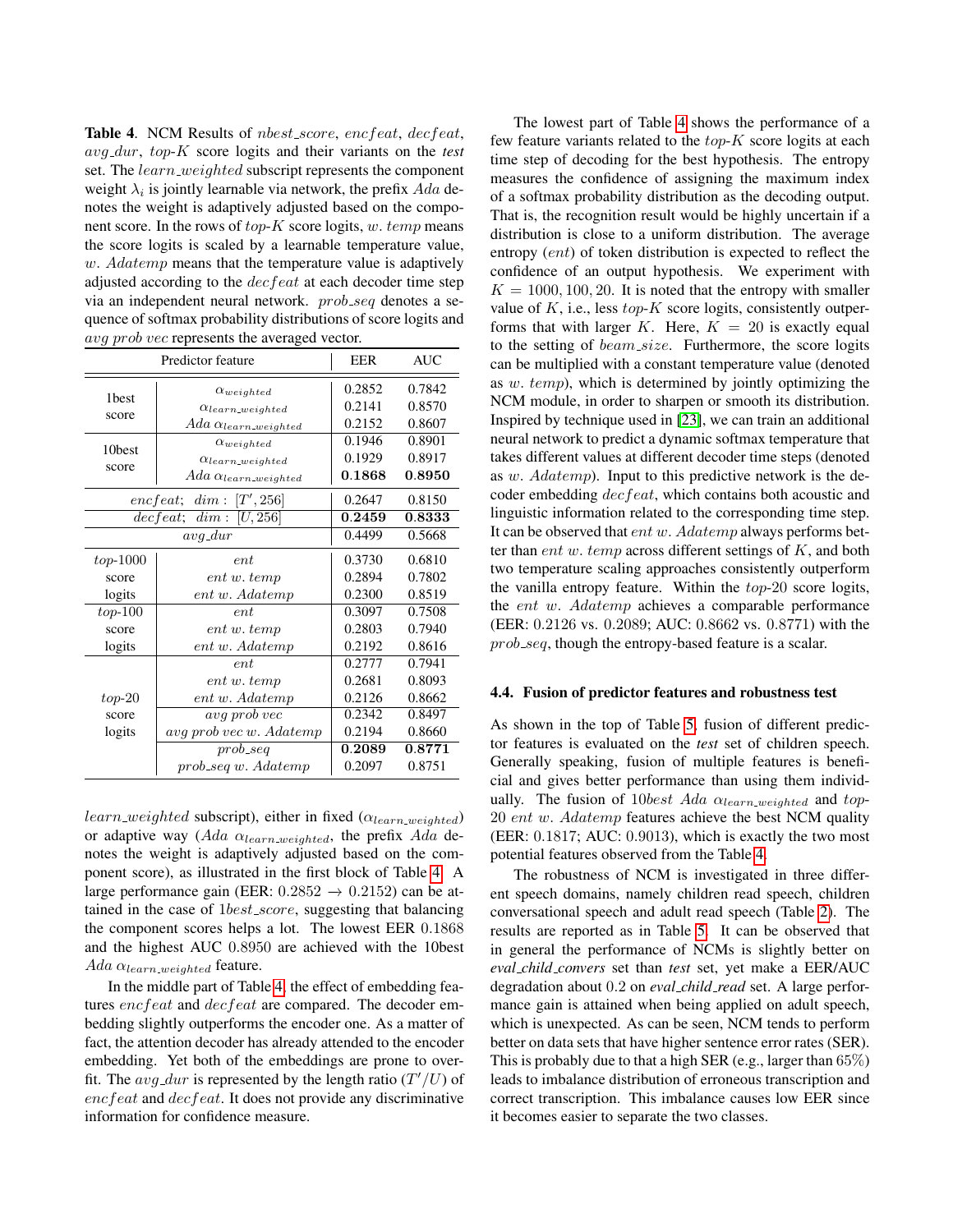| Fusion of<br>predictor<br>features |            | $10best \ \alpha_{weighted}$<br>$+$ encfeat |        | $10best \ \alpha_{weighted}$<br>$+$ decfeat |            | $10best \ \alpha_{weighted}$<br>$+$ top-20 ent<br>w. Adatemp |        | 10best Ada<br>$\alpha_{learn\_weighted}$<br>$+$ top-20 ent<br>w. Adatemp |            | 10best Ada<br>$\alpha_{learn\_weighted}$<br>$+$ encfeat + decfeat<br>$+top-20$ ent<br>w. Adatemp |
|------------------------------------|------------|---------------------------------------------|--------|---------------------------------------------|------------|--------------------------------------------------------------|--------|--------------------------------------------------------------------------|------------|--------------------------------------------------------------------------------------------------|
|                                    | <b>EER</b> | <b>AUC</b>                                  | EER    | <b>AUC</b>                                  | <b>EER</b> | <b>AUC</b>                                                   | EER    | <b>AUC</b>                                                               | <b>EER</b> | <b>AUC</b>                                                                                       |
| test                               | 0.1846     | 0.8980                                      | 0.1841 | 0.8939                                      | 0.1811     | 0.9003                                                       | 0.1817 | 0.9013                                                                   | 0.1830     | 0.8949                                                                                           |
| eval_child_read                    | 0.2083     | 0.8777                                      | 0.2097 | 0.8753                                      | 0.2034     | 0.8797                                                       | 0.2034 | 0.8813                                                                   | 0.2091     | 0.8736                                                                                           |
| eval_child_convers                 | 0.1788     | 0.9021                                      | 0.1755 | 0.9005                                      | 0.1788     | 0.9039                                                       | 0.1748 | 0.9056                                                                   | 0.1765     | 0.9047                                                                                           |
| test_adult_1w                      | 0.1641     | 0.9193                                      | 0.1607 | 0.9174                                      | 0.1712     | 0.9152                                                       | 0.1538 | 0.9231                                                                   | 0.1748     | 0.9106                                                                                           |

<span id="page-5-0"></span>Table 5. The performance on NCM obtained by fusing predictor features

<span id="page-5-1"></span>Table 6. Performance comparison of NCM on two different ASR domains. The NCM matches with  $ASR_{child}$ .

| Evaluation set     |            | decoded by<br>$ASR_{child}$ | decoded by<br>$AS$ Radult |
|--------------------|------------|-----------------------------|---------------------------|
| test               | EER        | 0.1946                      | 0.1621                    |
|                    | <b>AUC</b> | 0.8901                      | 0.9176                    |
| eval child read    | EER        | 0.2039                      | 0.2272                    |
|                    | <b>AUC</b> | 0.8809                      | 0.8602                    |
| eval child convers | EER        | 0.1829                      | 0.1867                    |
|                    | <b>AUC</b> | 0.8981                      | 0.8862                    |
| test adult 1w      | EER        | 0.1662                      | 0.2153                    |
|                    | <b>AUC</b> | 0.9195                      | 0.8654                    |

## 4.5. Confidence measure on mismatched ASR

Different ASR systems may exhibit different decoding behaviours. A confidence measure module is designed typically for a specific ASR system. The transferability of our proposed NCM module, i.e., how well it can be used with another ASR system, is investigated in this section. The  $ASR_{adult}$  system is taken as a mismatched ASR system against  $ASR_{child}$ . The performance of the NCM with feature  $10best \alpha_{weighted}$  is shown as in Table [6.](#page-5-1) A clear EER improvement from 0.1946 to 0.1621 is observed on the *test* set. And the EER performance degraded from 0.1662 to 0.2153 on the *test adult 1w* set. Decoding children speech utterances by  $ASR_{adult}$  would produce more erroneous transcriptions (higher SER), resulting in more imbalanced class distribution. In this case, EER/AUC seems not to be appropriate for performance comparison.

Motivated by the work in [\[22\]](#page-6-21), we evaluate the performance of NCM by plotting the CER on filtered utterances with respect to the confidence threshold. Utterances with confidence score higher than a specific threshold are selected to form a set of filtered utterances. Since a good NCM should exhibit a strong correlation with the CER, i.e., a higher threshold will result in a set of utterances with lower CER, a monotonically decreasing relation is expected. As shown in Figure [4,](#page-5-2) most curves show a trend of monotonic descending. Nevertheless, two prominent spikes are noted in



<span id="page-5-2"></span>Fig. 4. CERs of filtered utterances w.r.t confidence threshold for different evaluation sets that decoded by  $ASR_{child}$  (denoted by suffix C with circle marker) and  $ASR_{adult}$  (denoted by suffix *A* with triangle marker), respectively.

the region of high confidence for the children speech in the *test* and *eval child convers* data sets decoded by  $ASR_{adult}$ . The spikes reveal the over-confidence behaviour related to transferability. We suspect this transferability issue is highly related to decoding the children conversational speech since it is the common speech data type in both *test* and *eval child convers* sets.

# 5. CONCLUSIONS

This research is focused on investigating the efficacy of NCMs which are derived from different predictor features in E2E ASR systems. It is found that properly balanced weights on the CTC score, attention score and the language model scores play a critical role in the reliability of confidence measure. Incorporating the n-best hypothesis scores can lead to further improvement. In addition, the average token entropy with adaptive softmax temperature is demonstrated to be effective. The fusion of these features can achieve better performance. Experimental results also suggest that the EER/AUC metrics are not sufficient to evaluate the NCM performance on a mismatched ASR with large SER difference.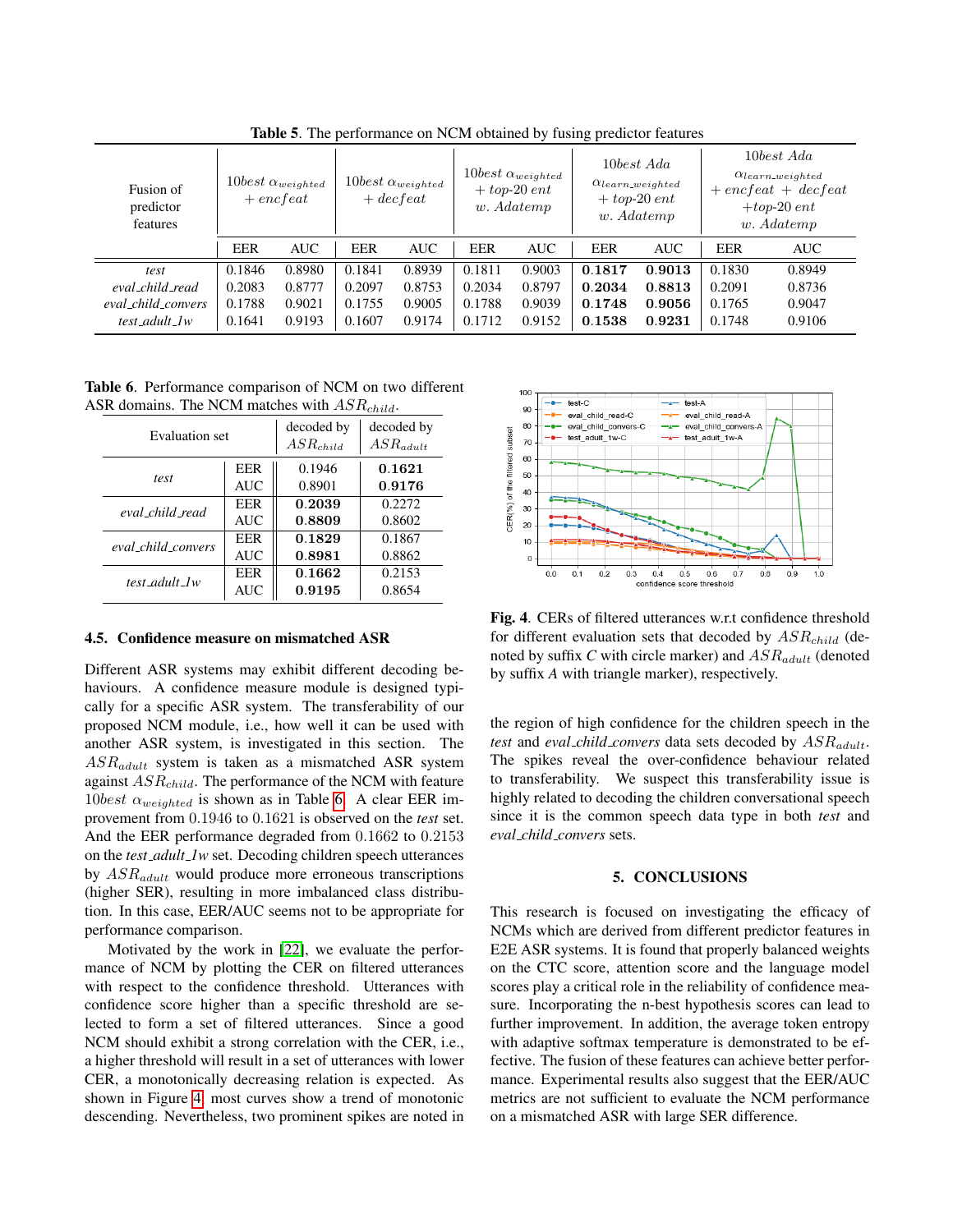# 6. REFERENCES

- <span id="page-6-0"></span>[1] LF Uebel and PC Woodland, "Speaker adaptation using lattice-based mllr," in *ISCA Tutorial and Research Workshop (ITRW) on Adaptation Methods for Speech Recognition*, 2001.
- <span id="page-6-1"></span>[2] Ho Yin Chan and Phil Woodland, "Improving broadcast" news transcription by lightly supervised discriminative training," in *Proc. of ICASSP*, 2004, vol. 1, pp. I–737.
- <span id="page-6-2"></span>[3] Jiaji Huang, Rewon Child, Vinay Rao, Hairong Liu, Sanjeev Satheesh, and Adam Coates, "Active learning for speech recognition: the power of gradients," *arXiv preprint arXiv:1612.03226*, 2016.
- <span id="page-6-3"></span>[4] Timothy J Hazen, Stephanie Seneff, and Joseph Polifroni, "Recognition confidence scoring and its use in speech understanding systems," *Computer Speech & Language*, vol. 16, no. 1, pp. 49–67, 2002.
- <span id="page-6-4"></span>[5] Gokhan Tur, Dilek Hakkani-Tür, and Robert E Schapire, "Combining active and semi-supervised learning for spoken language understanding," *Speech Communication*, vol. 45, no. 2, pp. 171–186, 2005.
- <span id="page-6-5"></span>[6] Ankur Kumar, Sachin Singh, Dhananjaya Gowda, Abhinav Garg, Shatrughan Singh, and Chanwoo Kim, "Utterance confidence measure for end-to-end speech recognition with applications to distributed speech recognition scenarios," in *Proc. Interspeech*, 2020.
- <span id="page-6-6"></span>[7] Hui Jiang, "Confidence measures for speech recognition: A survey," *Speech communication*, vol. 45, no. 4, pp. 455–470, 2005.
- <span id="page-6-7"></span>[8] Gunnar Evermann and Philip C Woodland, "Large vocabulary decoding and confidence estimation using word posterior probabilities," in *Proc. of ICASSP*. IEEE, 2000, vol. 3, pp. 1655–1658.
- <span id="page-6-8"></span>[9] Alberto Sanchis, Alfons Juan, and Enrique Vidal, "Estimating confidence measures for speech recognition verification using a˜ smoothed naive bayes model," in *Iberian Conference on Pattern Recognition and Image Analysis*. Springer, 2003, pp. 910–918.
- <span id="page-6-9"></span>[10] Rafid A Sukkar and Chin-Hui Lee, "Vocabulary independent discriminative utterance verification for nonkeyword rejection in subword based speech recognition," *IEEE Transactions on Speech and Audio Processing*, vol. 4, no. 6, pp. 420–429, 1996.
- <span id="page-6-10"></span>[11] Benjamin Chigier, "Rejection and keyword spotting algorithms for a directory assistance city name recognition application," in *Proc. of ICASSP*. IEEE, 1992, vol. 2, pp. 93–96.
- <span id="page-6-11"></span>[12] Chalapathy V Neti, Salim Roukos, and Ellen Eide, "Word-based confidence measures as a guide for stack search in speech recognition," in *Proc. of ICASSP*. IEEE, 1997, vol. 2, pp. 883–886.
- <span id="page-6-12"></span>[13] Mitch Weintraub, Francoise Beaufays, Zeév Rivlin, Yochai Konig, and Andreas Stolcke, "Neural-network based measures of confidence for word recognition," in *Proc. of ICASSP*. IEEE, 1997, vol. 2, pp. 887–890.
- <span id="page-6-13"></span>[14] Kaustubh Kalgaonkar, Chaojun Liu, Yifan Gong, and Kaisheng Yao, "Estimating confidence scores on asr results using recurrent neural networks," in *Proc. of ICASSP*, 2015, pp. 4999–5003.
- <span id="page-6-14"></span>[15] Qiujia Li, PM Ness, Anton Ragni, and Mark JF Gales, "Bi-directional lattice recurrent neural networks for confidence estimation," in *Proc. of ICASSP*, 2019, pp. 6755–6759.
- <span id="page-6-15"></span>[16] Alexandros Kastanos, Anton Ragni, and Mark JF Gales, "Confidence estimation for black box automatic speech recognition systems using lattice recurrent neural networks," in *Proc. of ICASSP*, 2020, pp. 6329–6333.
- <span id="page-6-16"></span>[17] William Chan, Navdeep Jaitly, Quoc Le, and Oriol Vinyals, "Listen, attend and spell: A neural network for large vocabulary conversational speech recognition," in *Proc. of ICASSP*. IEEE, 2016, pp. 4960–4964.
- <span id="page-6-17"></span>[18] Suyoun Kim, Takaaki Hori, and Shinji Watanabe, "Joint ctc-attention based end-to-end speech recognition using multi-task learning," in *Proc. of ICASSP*. IEEE, 2017, pp. 4835–4839.
- <span id="page-6-18"></span>[19] Linhao Dong, Shuang Xu, and Bo Xu, "Speechtransformer: a no-recurrence sequence-to-sequence model for speech recognition," in *Proc. of ICASSP*. IEEE, 2018, pp. 5884–5888.
- <span id="page-6-19"></span>[20] Daniel S Park, Yu Zhang, Ye Jia, Wei Han, Chung-Cheng Chiu, Bo Li, Yonghui Wu, and Quoc V Le, "Improved noisy student training for automatic speech recognition," *arXiv preprint arXiv:2005.09629*, 2020.
- <span id="page-6-20"></span>[21] Dan Hendrycks and Kevin Gimpel, "A baseline for detecting misclassified and out-of-distribution examples in neural networks," *arXiv preprint arXiv:1610.02136*, 2016.
- <span id="page-6-21"></span>[22] Qiujia Li, David Qiu, Yu Zhang, Bo Li, Yanzhang He, Philip C Woodland, Liangliang Cao, and Trevor Strohman, "Confidence estimation for attention-based sequence-to-sequence models for speech recognition," *arXiv preprint arXiv:2010.11428*, 2020.
- <span id="page-6-22"></span>[23] Alejandro Woodward, Clara Bonnın, Issey Masuda, David Varas, Elisenda Bou-Balust, and Juan Carlos